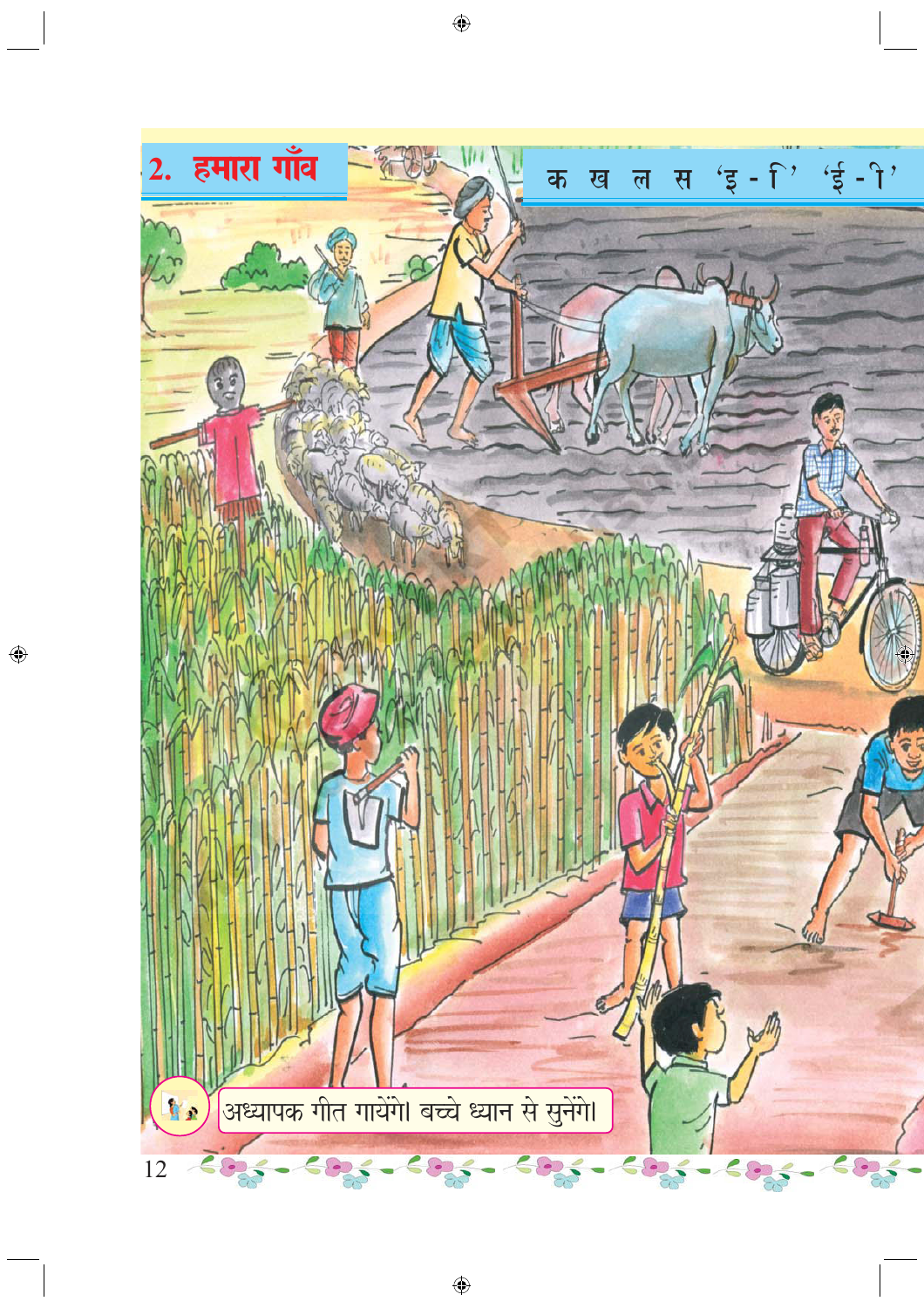

 $\bigoplus$ 

 $\bigoplus$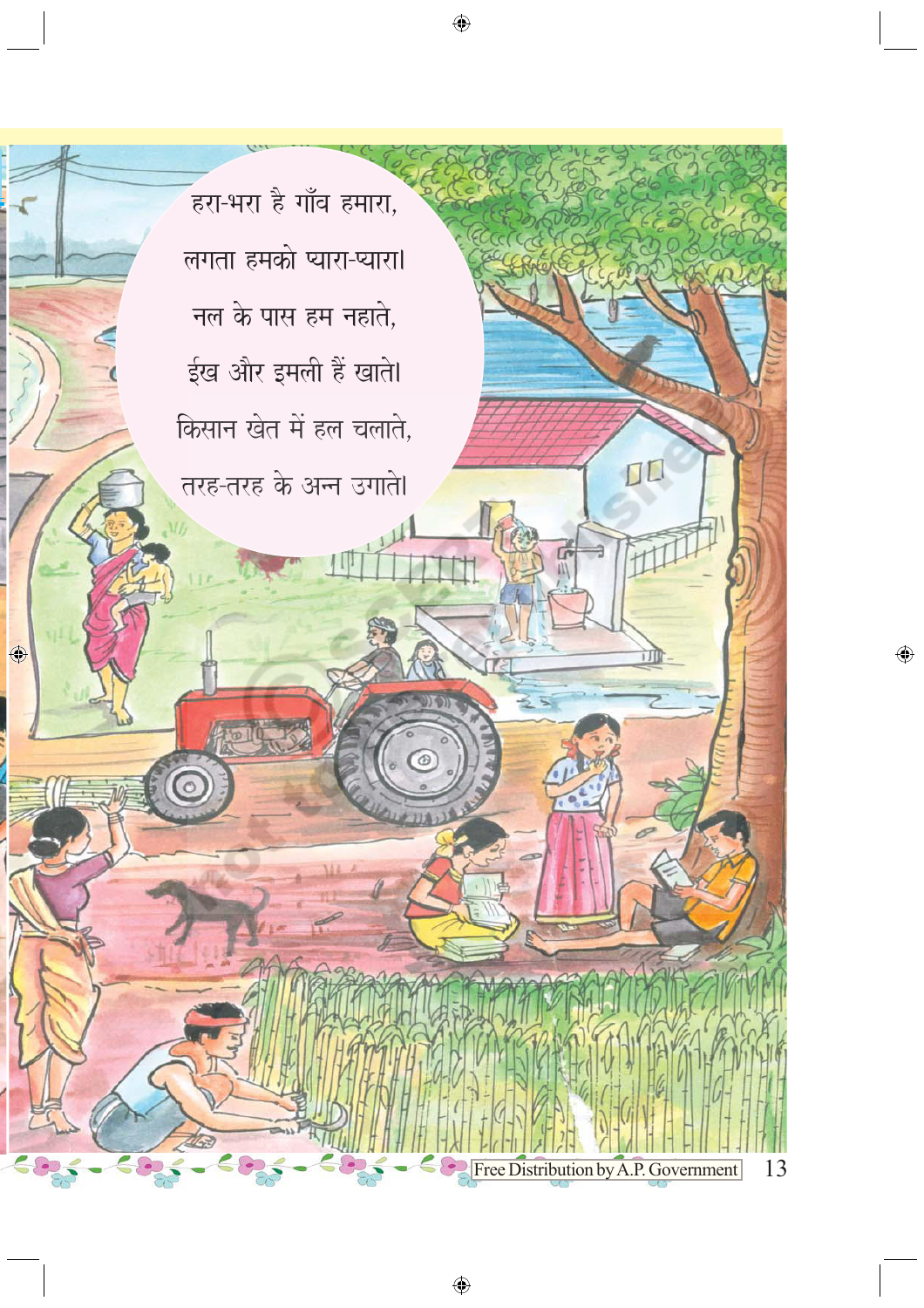

2. चित्र में क्या दिखायी दे रहा है?

4. अपने गाँव के बारे में बताओ।

3. लड़के क्या कर रहे हैं?

पढ़ो



 $\overline{\mathcal{H}}$ 

E

◈



◈

(अ) गीत पढ़ो। 'इ -  $\lceil$ ', 'ई - ी' मात्रा वाले शब्दों पर ' $\bigcap$ ' लगाओ।

(आ) गीत पढ़ो। 'इमली' शब्द पर '()' और 'ईख' शब्द पर ' $\Box$ ' लगाओ।

 $(5)$  चित्र देखो। शब्द पढ़ो। इनके अक्षर वर्णमाला चार्ट में पहचानो। '( )' लगाओ।

 $\bigoplus$ 





 $14 \leq 1$ 

E

 $-\epsilon$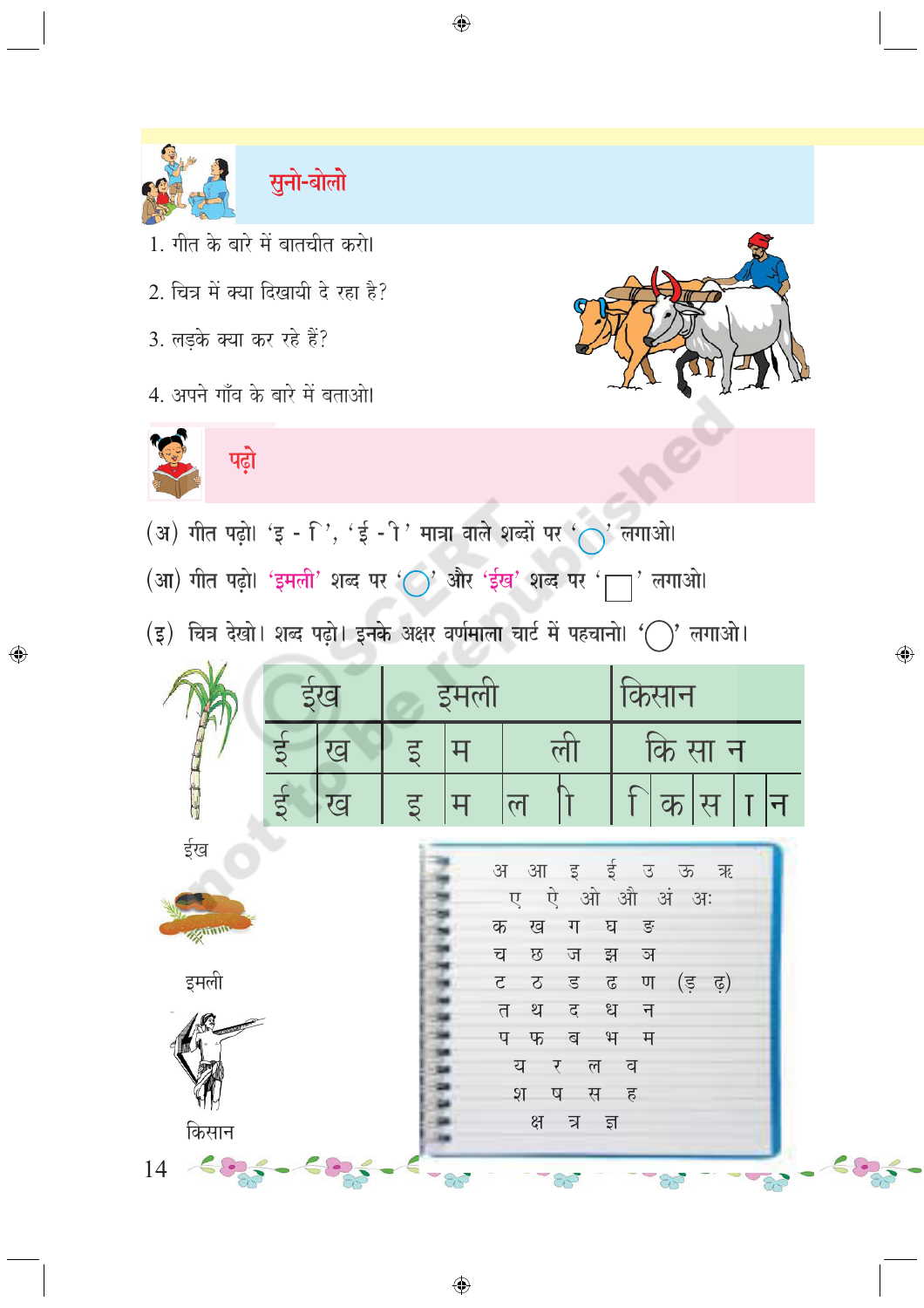## (ई) इन्हें पढ़ो।



 $\bigoplus$ 

 $\bigoplus$ 

(उ) जोड़ी बनाओ।

 $\bigcirc$ 

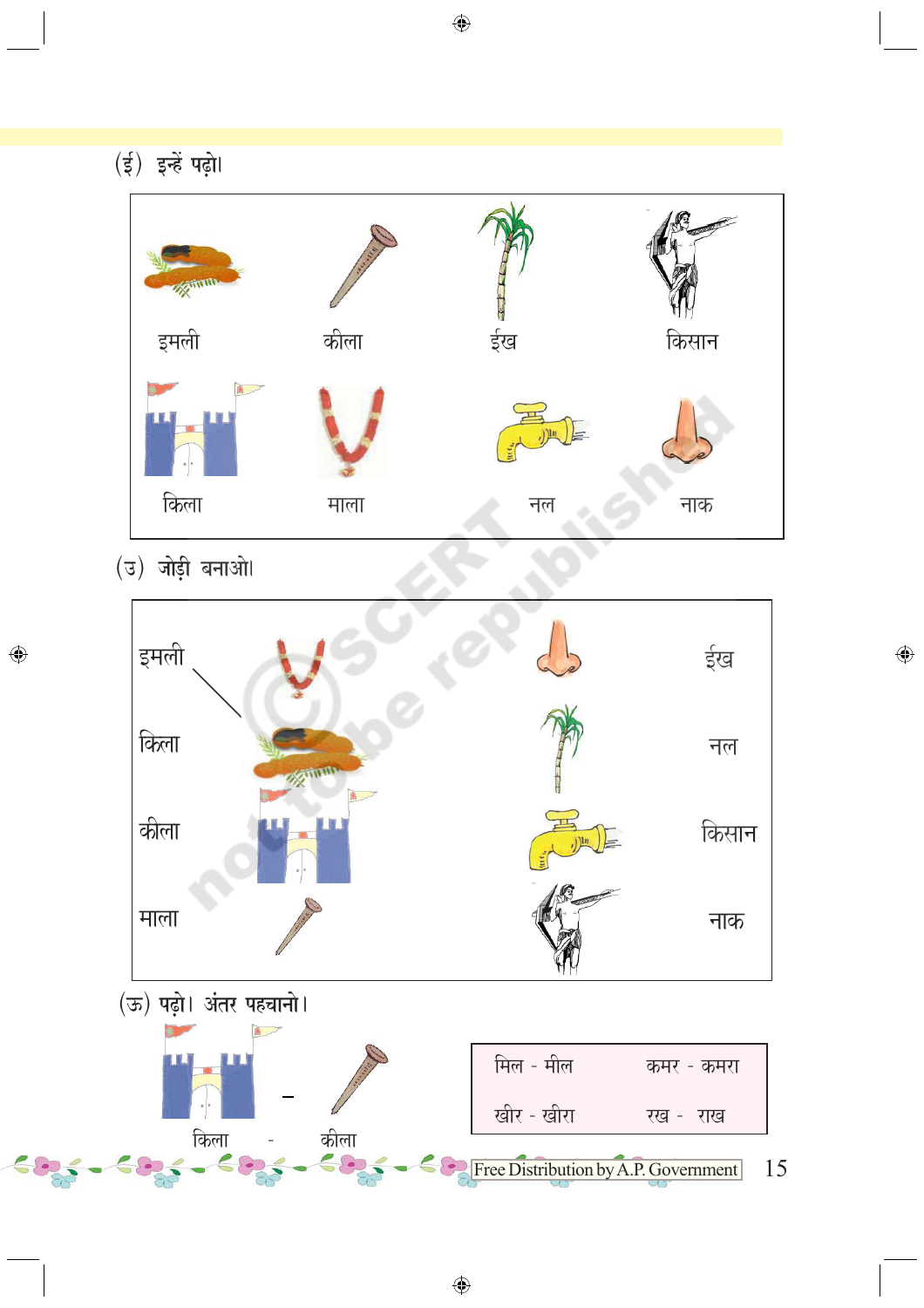

(अ) मात्राएँ जोड़कर लिखो। पढ़ो।



|        | क  | ख | न | म | स | ल |
|--------|----|---|---|---|---|---|
|        | का |   |   |   |   |   |
| ₽      | कि |   |   |   |   |   |
| $\cap$ | की |   |   |   |   |   |

 $\bigcirc$ 



 $\bigoplus$ 

इंख किसान <u>'इमली</u> काला . . . . . . .

(इ) रानी को आम तक पहुँचाओ। रास्ते में मिलने वाली चीज़ों के नाम लिखो।



 $\bigoplus$ 

 $\bigoplus$